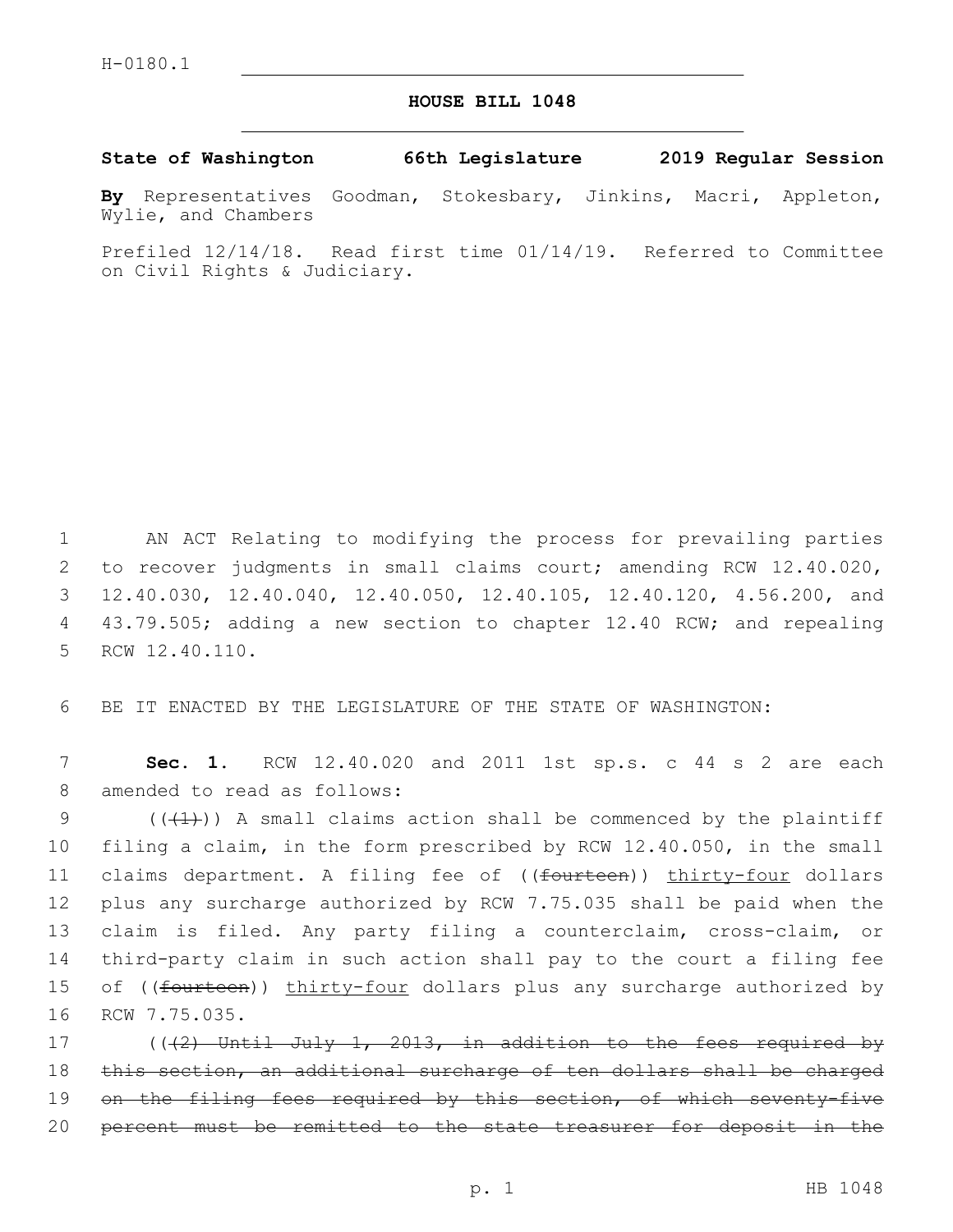judicial stabilization trust account and twenty-five percent must be

2 retained by the county.)

 **Sec. 2.** RCW 12.40.030 and 1997 c 352 s 1 are each amended to 4 read as follows:

 Upon filing of a claim, the court shall set a time for hearing on the matter. The court shall issue a notice of the claim which shall be served upon the defendant to notify the defendant of the hearing 8 date. A trial need not be held ((on this)) at the first ((appearance)) hearing, if dispute resolution services are offered 10 instead of trial, or local practice rules provide ((that trials will 11 be held on different days)) for a pretrial hearing.

 **Sec. 3.** RCW 12.40.040 and 1997 c 352 s 2 are each amended to 13 read as follows:

14 The notice of claim ((ean)) may be served either as provided for 15 the service of summons or complaint and notice in civil actions as described in RCW 4.28.080 or by registered or certified mail if a return receipt with the signature of the party being served is filed with the court. No other legal document or process is to be served with the notice of claim. Information from the court regarding the small claims department, local small claims procedure, dispute resolution services, or other matters related to litigation in the small claims department may be included with the notice of claim when 23 served.

 The notice of claim shall be served promptly after filing the 25 claim. Service must be complete at least ten calendar days prior to 26 the first hearing.

 The person serving the notice of claim shall be entitled to receive from the plaintiff, besides mileage, the fee specified in RCW 36.18.040 for such service; which sum, together with the filing fee set forth in RCW 12.40.020, shall be added to any judgment given for 31 plaintiff.

 **Sec. 4.** RCW 12.40.050 and 1984 c 258 s 62 are each amended to 33 read as follows:

 A claim filed in the small claims department shall contain: (1) 35 The name and address of the plaintiff; (2) a sworn statement, in brief and concise form, of the nature and amount of the claim and when the claim accrued; and (3) the name and residence of the

p. 2 HB 1048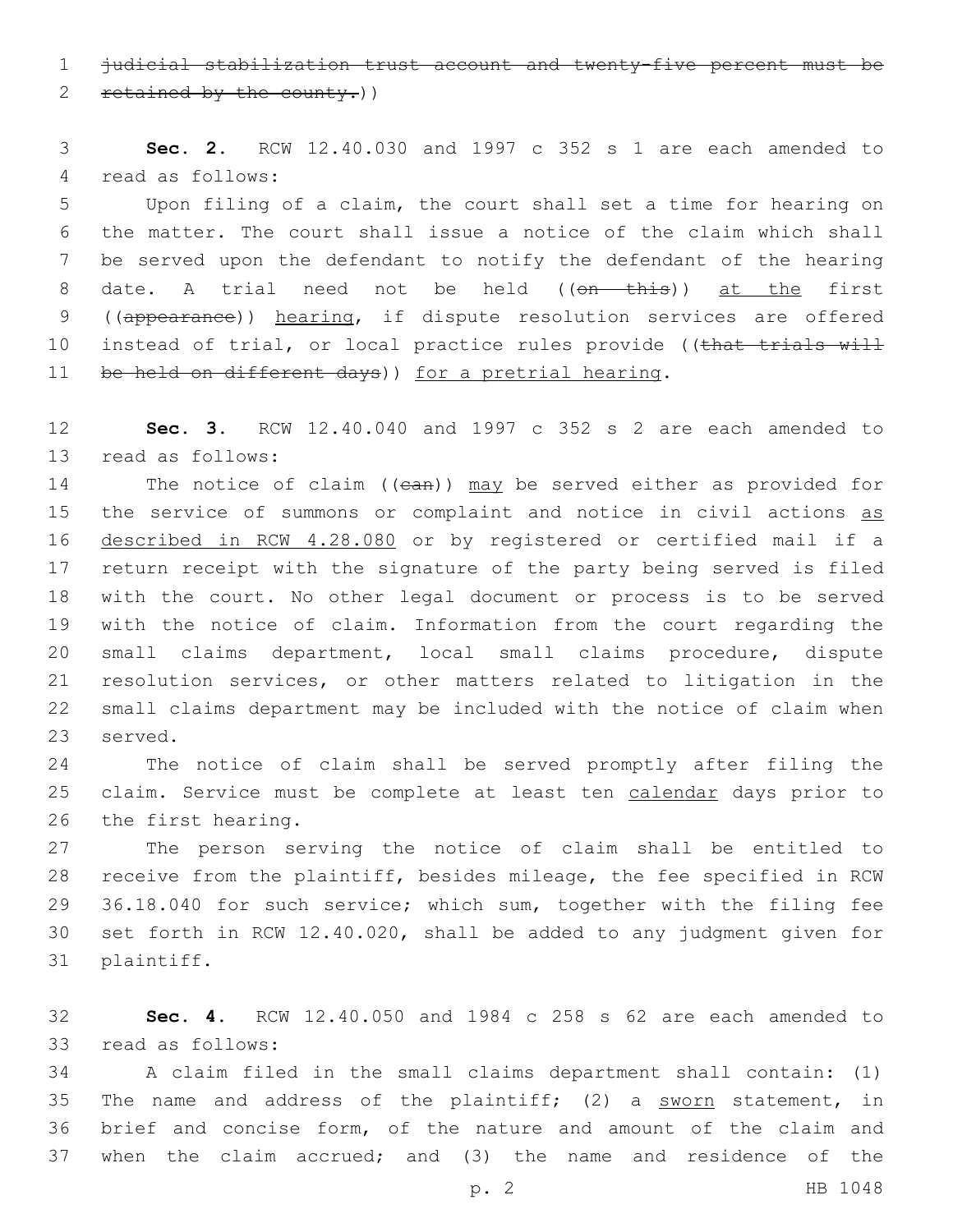1 defendant, if known to the plaintiff, for the purpose of serving the 2 notice of claim on the defendant.

3 **Sec. 5.** RCW 12.40.105 and 2004 c 70 s 1 are each amended to read as follows:4

5 ((If the losing party fails to pay the judgment within thirty 6 days or within the period otherwise ordered by the court, the 7 judgment shall be increased by: (1) An amount sufficient to cover 8 costs of certification of the judgment under RCW 12.40.110; (2) the 9 amount specified in RCW 36.18.012(2))) (1) Upon the judge's entry of 10 judgment in a small claims action, the judgment is certified as a 11 district court civil judgment and shall be increased by: (a) The 12 amount specified in RCW 36.18.012(2); (b) any post judgment interest 13 provided for in RCW 4.56.110 and 19.52.020; and (( $(3+)$ )) (c) any other 14 costs incurred by the prevailing party to enforce the judgment, 15 including but not limited to reasonable attorneys' fees, without 16 regard to the jurisdictional limits on the small claims department.

17 (2) The clerk of the small claims department shall enter the 18 civil judgment on the judgment docket of the district court; and, as 19 in other judgments of district courts, once the judgment is entered 20 on the district court's docket garnishment, execution, and other 21 process on execution provided by law may issue thereon.

22 (3) A certified copy of the district court judgment shall be 23 provided to the prevailing party for no additional fee.

 (4) The prevailing party may file a transcript of the district court civil judgment or a certified copy of the district court judgment with superior courts for entry in the superior courts' lien 27 dockets with like effect as in other cases.

28 **Sec. 6.** RCW 12.40.120 and 1997 c 352 s 4 are each amended to 29 read as follows:

 No appeal shall be permitted from a judgment of the small claims department of the district court where the amount claimed was less than two hundred fifty dollars. No appeal shall be permitted by a party who requested the exercise of jurisdiction by the small claims department where the amount claimed by that party was less than one thousand dollars. A party in default may seek to have the default 36 judgment set aside according to the civil court rules applicable to 37 setting aside judgments in district court.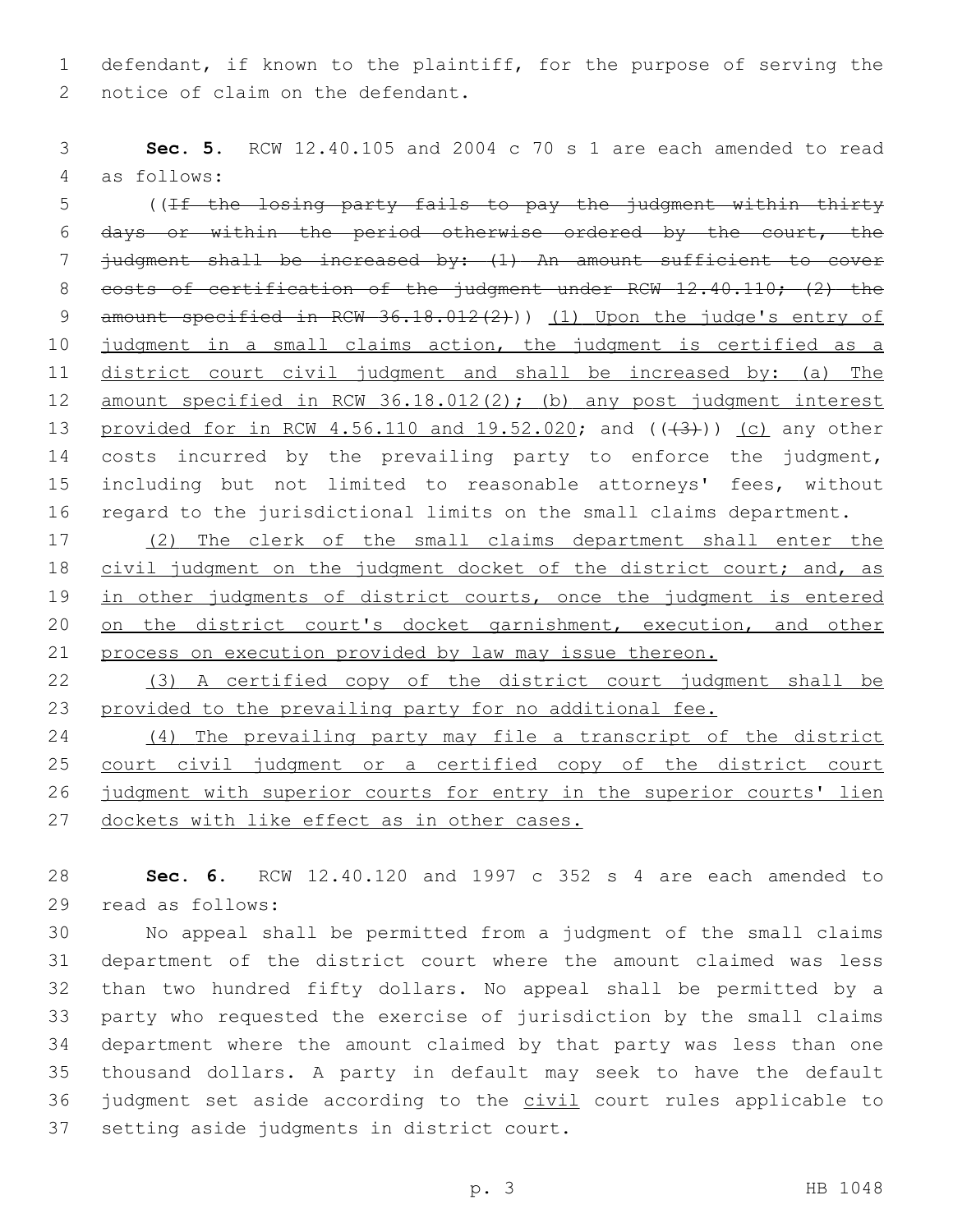NEW SECTION. **Sec. 7.** A new section is added to chapter 12.40 2 RCW to read as follows:

 If the prevailing party receives payment of the judgment, the prevailing party shall file a satisfaction of such judgment with the district court. If the prevailing party fails to file proof of satisfaction of the judgment, the party paying the judgment may file 7 such notice with the district court.

 **Sec. 8.** RCW 4.56.200 and 2012 c 133 s 1 are each amended to read 9 as follows:

 The lien of judgments upon the real estate of the judgment debtor 11 shall commence as follows:

 (1) Judgments of the district court of the United States rendered or filed in the county in which the real estate of the judgment 14 debtor is situated, from the time of the entry or filing thereof;

 (2) Judgments of the superior court for the county in which the real estate of the judgment debtor is situated, from the time of the filing by the county clerk upon the execution docket in accordance 18 with RCW 4.64.030;

 (3) Judgments of the district court of the United States rendered in any county in this state other than that in which the real estate of the judgment debtor to be affected is situated, judgments of the supreme court of this state, judgments of the court of appeals of this state, and judgments of the superior court for any county other than that in which the real estate of the judgment debtor to be affected is situated, from the time of the filing of a duly certified abstract of such judgment with the county clerk of the county in which the real estate of the judgment debtor to be affected is 28 situated, as provided in this act;

 (4) Judgments of a district court of this state rendered or filed as a foreign judgment in a superior court in the county in which the real estate of the judgment debtor is situated, from the time of the filing of a duly certified district court judgment or duly certified transcript of the docket of the district court with the county clerk of the county in which such judgment was rendered or filed, and upon such filing said judgment shall become to all intents and purposes a judgment of the superior court for said county; and

 (5) Judgments of a district court of this state rendered or filed in a superior court in any other county in this state than that in which the real estate of the judgment debtor to be affected is